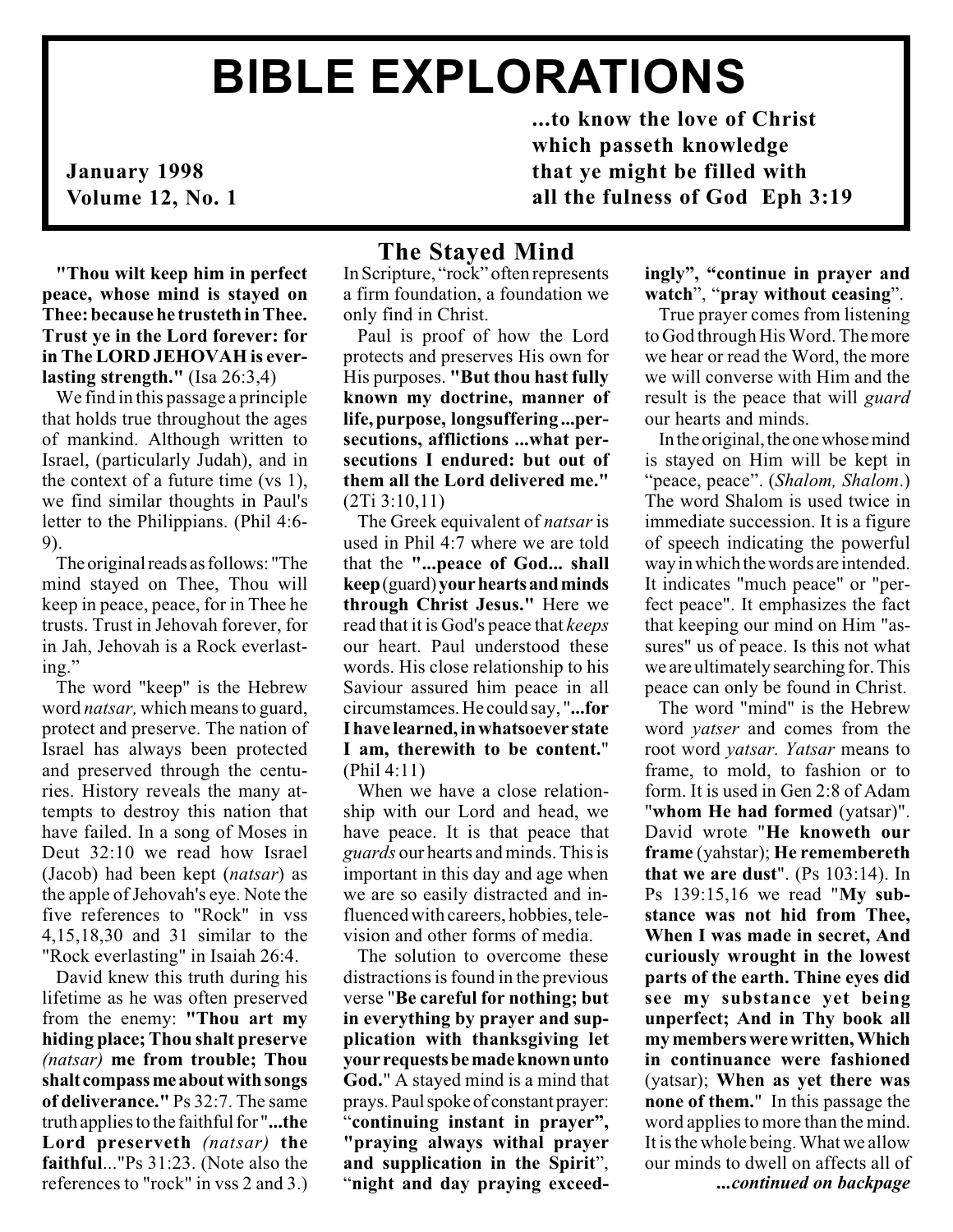Who created us? We think about Genesis and our beginnings. We think "God" created us, and He did. What had Christ to do with Creation? In an earlier article we have seen that the word Elohim was used with reference to this miraculous act. Can a human being understand the act of "creation"? Not really. Anything we "create", we make out of some matter or ideas that already exist. God did far more than this. Again, we cannot really comprehend it.

THE CREATOR: We know about the story of creation from the book of Genesis and elsewhere. What had the Old Testament account to do with Christ? Everything. It is clear from John 1:1-3 that the *aions* (ages) were prepared by Him. Hebrews 11:3 says: "Through faith we understand that the worlds were framed by the word of God, so that things which are seen were not made of things which do appear.

This is true creation, something

God created us mortal creatures. But He is immortal. What does "immortal" mean? Again, this is our human term to attempt to explain a quality of existence that we cannot even pretend to fathom.

GOD IS UNCHANGEABLE AND EVER-LASTING: In a statement about the unchangeable nature of God, and a prophecy about the Messiah, Psalms 102:25-27 is clearly reflected in Hebrews 1:10-12. The latter quote is about Christ, the former about Jehovah, showing that They are one and the same. "Of old Thou hast laid the foundation of the earth: and the heavens are the work of Thy hands. They shall perish, but Thou shalt endure: Yea, all of them shall wax old like a garment; As a vesture shalt Thou change them, and they shall be changed: But Thou art the same, and Thy years shall have no end." ( Psalms)

## The Deity Of Christ #9

out of nothing or out of his own essence, and only God is capable of this feat. We read in Colossians  $1:15-17$  that Christ was "the image" of the invisible God, the Firstborn\* of every creature: For by Him were all things created, that are in heaven, and that are in earth, visible and invisible, whether they be thrones, or dominions or principalities, or powers: all things were created by Him, and for Him: And He is before all things, and by Him all things consist." \*The term "firstborn" as used in this context is the Greek word prototokos. This does not mean that Christ was the first being that God created. Rather, it is a reference to Elohim who took on creature form in order to create, just as He took human form in order to redeem.

Revelation is "the revelation of Jesus Christ" and so, when we read the following, we know to whom this reference is being made: "Thou

#### The Deity Of Christ #10

"And (God addressing His Son) Thou, Lord, in the beginning hast laid the foundation of the earth; and the heavens are the works of Thine hands: They shall perish; but Thou remainest; and they all shall wax old as doth a garment; And as a vesture shalt Thou fold them up, and they shall be changed; but Thou art the same, and Thy years shall not fail." (Hebrews)

In Psalms 93, the writer declares that Jehovah reigns, and that his throne is established of old: thou art from everlasting".  $(vs 2)$  In Malachi 3:6 we read Jehovah's declaration, "I am the Lord, I change not". The same thought is also reflected in other passages such as Colossians 1:17 which declares of Christ that "He is before all things, and by Him all things consist". The word "is" is a

are worthy, O Lord, to receive glory and honor and power; for Thou hast created all things, and for Thy pleasure they are and were created."  $(Rev 4:11)$ 

In yet other references about Christ, we know that "without Him was not anything made that was  $made$ " (Jn 1:3). Therefore, He was the Creator or Elohim. We read in Hebrews 1:10: "And Thou Lord, in the beginning has laid the foundation of the earth; and the heavens are the works of Thine hands:" and in Hebrews 1:2: " $(God)$  hath in these last days spoken unto us by His Son, Whom He hath appointed Heir of all things, by Whom also He made the worlds."

In article #10, we will look briefly at immortality. We use the word "everlasting", but our minds cannot really conceive what this means. We live in a world bound by time and space. God is not bound by these. In fact, he created them!

L.A.

deliberate reflection of timelessness and it reminds us of God's name for Himself, "I AM". In Hebrews 13:8, there is a clear declaration that Jesus Christ is "the same, yesterday, and today, and forever.

How fascinating that anyone can have these qualities that we cannot really understand! But then, that is why he is God. He is the Creator, we the creatures. In our next article, we will look at a quality of God that is shared with Christ, a quality that He had to temporarily discard so that we could see Him, His glory.

LA

24th Spring Bible Conference The 24th Annual Phoenix Spring Bible Conference is scheduled for April 3-5. Look for more details in upcoming issues.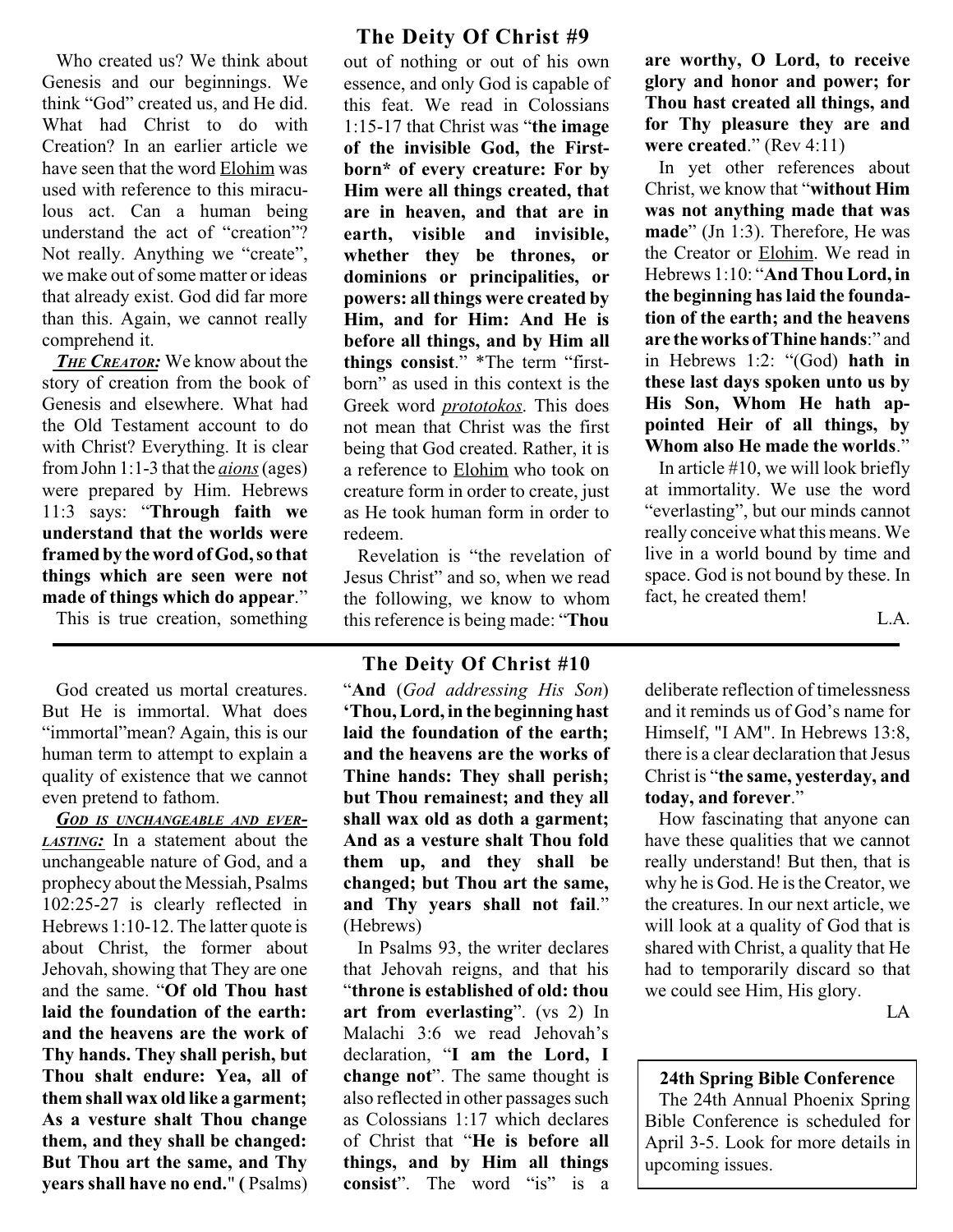#### SOME QUESTIONABLE CASES JONAH AND PAUL

Now the Lord had prepared a great fish to swallow up Jonah. And Jonah was in the belly of the fish three days and three nights. Then Jonah prayed unto the Lord his God out of the fish's belly, And said, 'I cried by reason of mine affliction unto the Lord, and He heard me; out of the belly of hell cried I, and Thou heardest my voice."" (Jon  $1:17-2:2$ )

The Lord had given Jonah a message of hope to preach to the Assyrians, who were enemies of his people, Israel. Jonah rebelled against such undeserved kindness to the Assyrians. He ignored God's direction and fled aboard a ship.

When a violent storm arose and it was determined that Jonah was the reason for it, the sailors cast him into the sea. Jonah was swallowed by a great fish. He went into a place called hell (gravedom). Did he survive three days and nights, sealed in that watery grave without air? Or, did he die?

The answers to these questions are critical, for Matthew 12:40 tells us that, "... as Jonas (Jonah) was three days and three nights in the whale's belly; so shall the son of Man be three days and nights in the heart of the earth." The words as and so describe two things which are alike. If Jonah did not die but was alive all the time in the belly of the fish, then it means Jesus did not die but was alive all the time in the tomb. If Jesus did not die and pay for the sins of the world, then the world has no savior. Then, every man must die for his own sin and remain in the grave, without hope of resurrection.

But thanks be to God! The Scriptures tell us often and plainly that Christ died and was resurrected the third day. Paul wrote the Corinthian saints saying, "For I delivered unto you first of all that which I also received, how that Christ died for our sins, according to the scriptures: And that He was

#### Resurrection #8 buried, and that He rose again the third day according to the scriptures."  $(1Cor 15:3)$

The risen Christ Himself declared that He had died. To the Apostle John He said, "I am He That liveth, and was dead..." (Rev  $1:18$ )

As Christ died, so Jonah died. But, did Jonah, awake to immortality as Christ did? 1 Timothy 6:15,16 states that He Who is Lord of Lords, Christ, "...only hath immortality." Since Jonah did not have immortality, undoubtedly he died later.

Why did God wait three days and nights to revive Jonah? Jesus answered this, saying, "For as Jonas was a sign unto the Ninevites, so shall also the Son of man be to this generation."  $(Lk)$ 11:30) Jonah's deliverance from death after three days and nights, was a picture of Jesus' greater deliverance to come.

Jonah was revived to perform the task which God had given him. He then preached God's grace to the Assyrians. In the same way, the Apostle Paul was revived from death many times to carry on the ministries which God gave to him.

In describing his early ministry, Paul said he was, "...in deaths oft." (2Cor 11:23) And in addition, Luke the physician, and Paul's companion, wrote that Paul was concluded dead after he was stoned at Lystra. (Surely the doctor recognized death.) Paul's body was dragged outside the city and left. But the next day Paul was alive and able to walk to the next city and preach. (Ac 14:19,20) Again God had revived one of His servants to finish His work.

Paul completed his ministries when he made known the great secret which God revealed to him for Gentiles. After he announced that Christ was made HEAD over spiritual beings above the heavens, and over the Church which is His Body on earth, Paul knew that his death was near. (2Tim 4:6-8)

Some have misquoted Paul's words in 2 Corinthians 5:8 and then built doctrines based on their own words. What Paul said was that he was, "...willing (it would please him) rather to be absent from the body (dead), and to be present with the Lord." He said it would be good to be rid of our earthly house (body) and be clothed with our house from heaven.

Paul did not say, as some contend, that "to be absent from the body IS to be present with the Lord." Paul did not say that the instant one dies, he is with the Lord in Heaven. Paul gave no hint of expecting, at death, to enter an unseen world. He never said that a human would live as a spirit without a body. Paul spoke of dead believers sleeping, awaiting their resurrection. (1Ths 4:14)

Jonah and Paul were revived to complete the works which God had prepared for them. Others also were revived for a time and for a purpose of God. But, as all the heroes of faith died, so they died and still await their resurrections. (Heb 11:13)

JH

#### ERRATA:

In our last issue under "Wise Sayings", page 2, we regretfully misquoted C.H. Mackintosh. It should have read:

"To be occupied with my guilt in the presence of God is *not* humility as regards myself, but unbelief as regards the Sacrifice." C.H. Mackintosh.

We apologize for any confusion this may have caused.

## Zip Codes

The Postal Service will soon be requiring 9 digit zip codes. Please check your mailing label. If the zip does not include the last four digits, please drop us a card with the correct code so that we may update our mailing list.

#### Bible Correspondance Courses

Write for free Bible Study Courses on the Book of John and Acts.